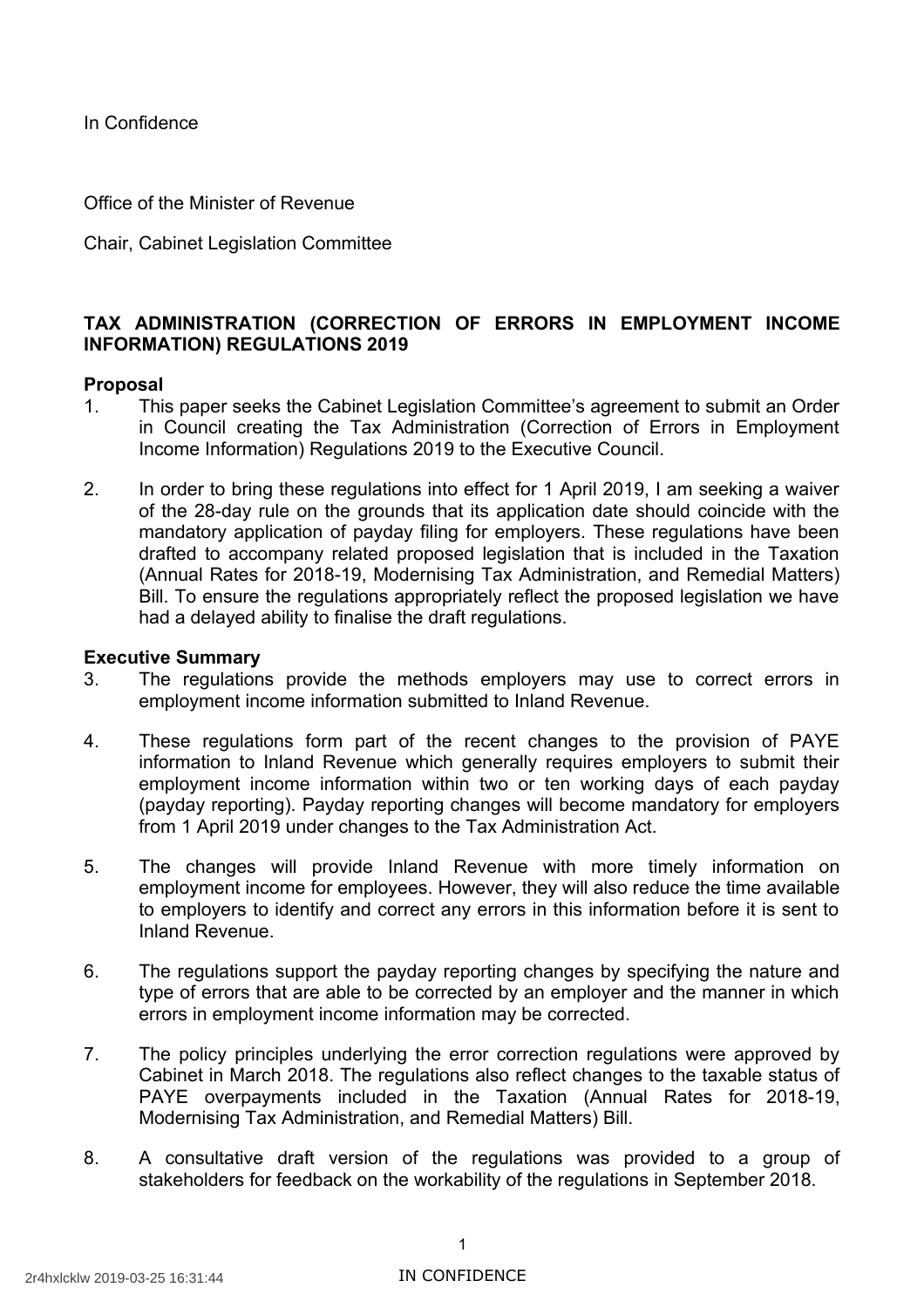9. This paper reports on the feedback received as part of this consultation, the key changes made to the regulations, and seeks approval to submit the Tax Administration (Correction of Errors in Employment Income Information) Regulations 2019 to the Executive Council.

# **Background**

- 10. The Taxation (Annual Rates for 2017-18, Employment and Investment Income, and Remedial Matters) Bill amended the filing requirements for employers withholding PAYE. This requires employers to report information on payments made to and PAYE and other deductions withheld from employees (employment income information) on a payday basis. For employers who file PAYE online, this generally means they must report information to within two or ten working days following an employee's payday.
- 11. These changes modernise the way employers provide PAYE information to Inland Revenue. Under payday reporting, many employers will be providing income information to Inland Revenue more frequently, which aligns more closely with employer's processes. Payday reporting will establish a foundation for more accurate withholding and improved delivery of social policy.
- 12. The move towards more frequent information provision will also, in turn, reduce the amount of time available to employers to identify and correct information before it is sent to Inland Revenue. To help mitigate the potential administrative and compliance issues associated with error reporting, legislative changes included an empowering provision which gives the Minister of Revenue the ability to make an Order in Council to prescribe how errors in employment income information may be corrected.
- 13. Legislation has previously been silent on how errors in PAYE information are to be corrected. Inland Revenue's advice to employers has been that all corrections to PAYE information must be made by amending the original returns which contained the error.
- 14. An officials' issues paper, *PAYE error correction and adjustment,* released in August 2017, which sought feedback from affected parties on what mechanisms should be available for error correction [CAB-17-MIN-0404 refers]. This paper received 13 submissions.
- 15. The underlying policy principles were approved by Cabinet in March 2018. [CAB-18- MIN-0122]:
	- 15.1 Reporting errors (where the amount actually withheld and/or paid is not accurately reported to Inland Revenue) must be corrected by amending the return that contained the error. Amending the original return is necessary to ensure that the payment can be correctly processed.
	- 15.2 Payroll corrections, which occur where an employee was overpaid, will be able to be made either by amending the original return or by correcting the errors in a subsequent return. Due to the principle that salary and wages are taxed when paid, underpayments do not require correction.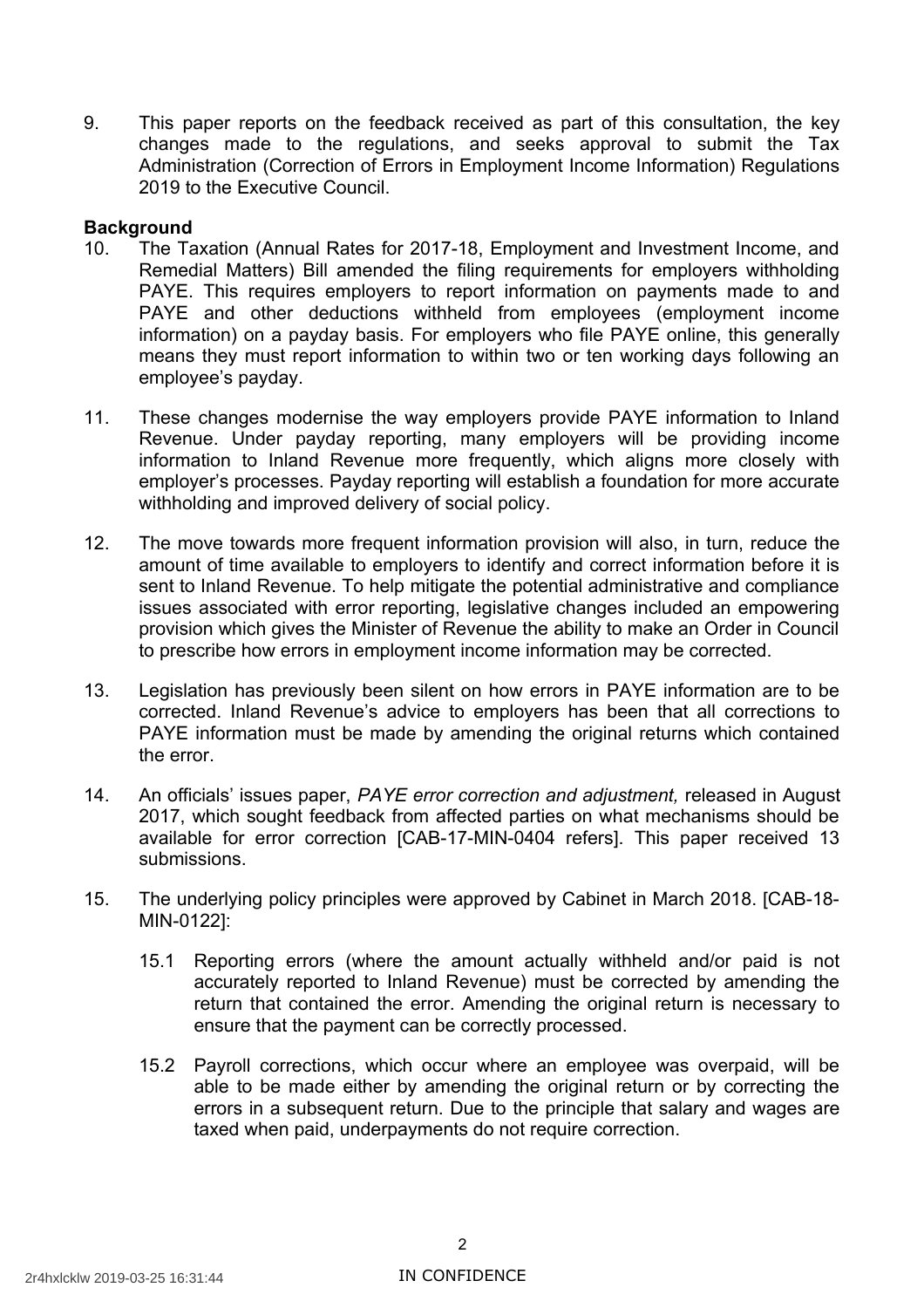- 15.3 Interpretation errors (where the wrong tax treatment has been applied) may be corrected in a subsequent return if PAYE on the correction is less than a threshold of 10% of the relevant employee's PAYE for the payday. The threshold is required to avoid unfair social policy impacts on the employee.
- 16. In addition, the legislative proposal to clarify that overpaid PAYE income that is not repaid is taxable as PAYE income was also approved by Cabinet in February 2018. The legislative change is included in the Taxation (Annual Rates for 2018-19, Modernising Tax Administration, and Remedial Matters) Bill. This bill is expected to be enacted in March 2019.
- 17. An additional subset of errors require specific treatment. This is for errors which affect the amount of a student loan repayment obligation, KiwiSaver contributions or child support deductions that have not resulted from an incorrect interpretation and calculation of the gross PAYE income payment. To mitigate system errors due to corrections involving social policy deductions, we have restricted the ability to correct in subsequent periods for interpretation errors involving social policy deductions which don't follow from an error in the gross PAYE income payment.
- 18. The consultation version of the regulations that was released in September 2018 was drafted on this basis. Officials have updated the regulatory impact statement; this is attached.

### *Outcome of consultation*

- 19. Inland Revenue provided a copy of the draft regulations to 13 stakeholders who were a mix of professional bodies, payroll software providers and intermediaries, and accounting firms.
- 20. Key messages received during this consultation related to a preference for more ability to make adjustment in subsequent returns, clarity around which provisions relate to which type of errors, and concerns about implementation and timing. Inland Revenue also received some minor drafting points for clarification.

### *Clarity between types of errors*

- 21. Several submitters considered that there could be improved clarity in the regulations, to help employers and payroll staff apply the regulations to a particular error.
- 22. Two submitters were concerned that employers and payroll staff would find it difficult to differentiate errors sufficiently in order to apply the right treatment prescribed by the regulations. Another submitter commented that they considered the information provided to be "fairly straightforward and should be sufficient for any payroll specialist to understand and be able to follow when such errors occurred and require amending".
- 23. The regulations draw a distinction between when it is permitted to make any changes to correct errors in information in a subsequent return (netting off in a subsequent return) and when these changes must be made by correcting the information that was provided (amending the original return). In order to distinguish between what treatment is appropriate, errors have been categorised according to the following types: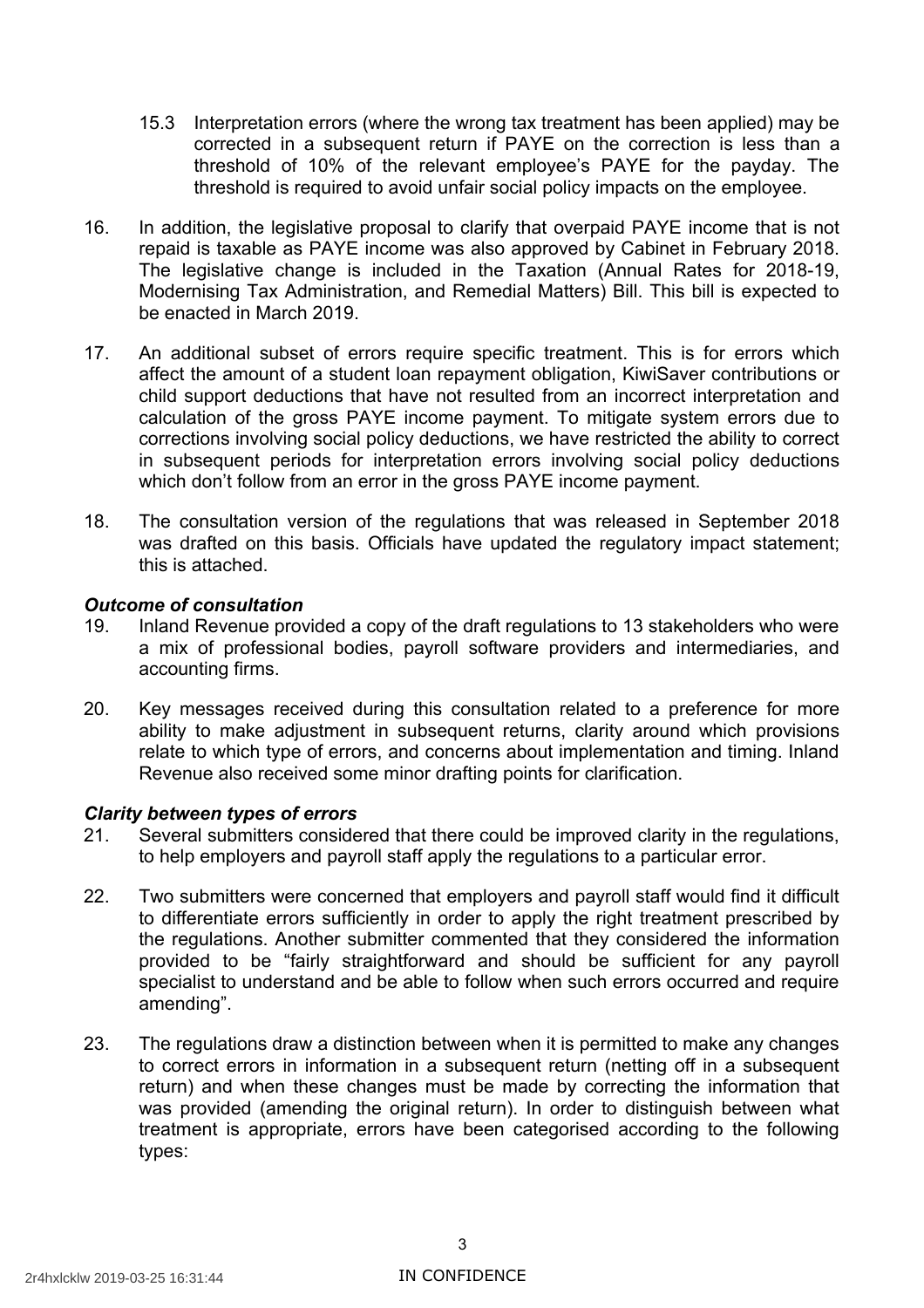- reporting error: when the return does not reflect what was paid or withheld
- payroll correction: underpayment
- payroll correction: overpayment, and
- interpretation errors: when there is a mistake with the tax treatment, and
- 24. Five submitters raised concerns regarding the distinction between error types and the clarity provided in the regulations as to which section would apply to what type of error. More clarity will be provided in the regulations with a flowchart and key examples included in the regulations. In addition, guidance will be released in Inland Revenue's *Tax Information Bulletin* once the regulations are made.
- 25. The legislative changes to the taxable treatment of PAYE overpayments will also have guidance included in the *Tax Information Bulletin*.

### *When an error may be reported in a subsequent period*

- 26. The policy settings previously agreed to by Cabinet provide that employers will have the option of correcting interpretation errors in a subsequent return, subject to the restriction that PAYE on the error is less than 10% of the relevant employee's PAYE for the payday in which the correction would be made.
- 27. Some submitters queried whether the 10% threshold could be raised. Two submitters suggested that it could, at the minimum be monitored and re-assessed in two or three years' time.
- 28. Social policy errors that aren't the result of an incorrect calculation of the PAYE income payment, should be corrected in the original period to ensure that they are allocated to the right period and that existing rules (for example, significant under or over-deductions for student loans) are not affected.
- 29. In addition, the ability to include adjusted values in a subsequent period is limited in the short term, to restrict the filing of negative values. This is due to the inability of Inland Revenue's current computer system to received negative values. This restriction will be lifted once co-existence of Inland Revenue's two systems ends for PAYE, this is expected in April 2020.
- 30. Officials will monitor and review the 10% threshold once social policy products (student loans, child support and KiwiSaver) are brought into Inland Revenue's new computer system.

# *Implementation timing and application date*

- 31. Two submitters expressed concern about the timing for the regulations to come into effect, and the software development that would be required to support them.
- 32. The regulations continue the status quo for error correction, allowing all errors to be corrected in the original submission. The ability to include adjustments in subsequent returns is an option for some types of errors but it is not required. Employers can continue correcting the original return after 1 April 2019 and use the option to net off adjustments in subsequent returns in the future.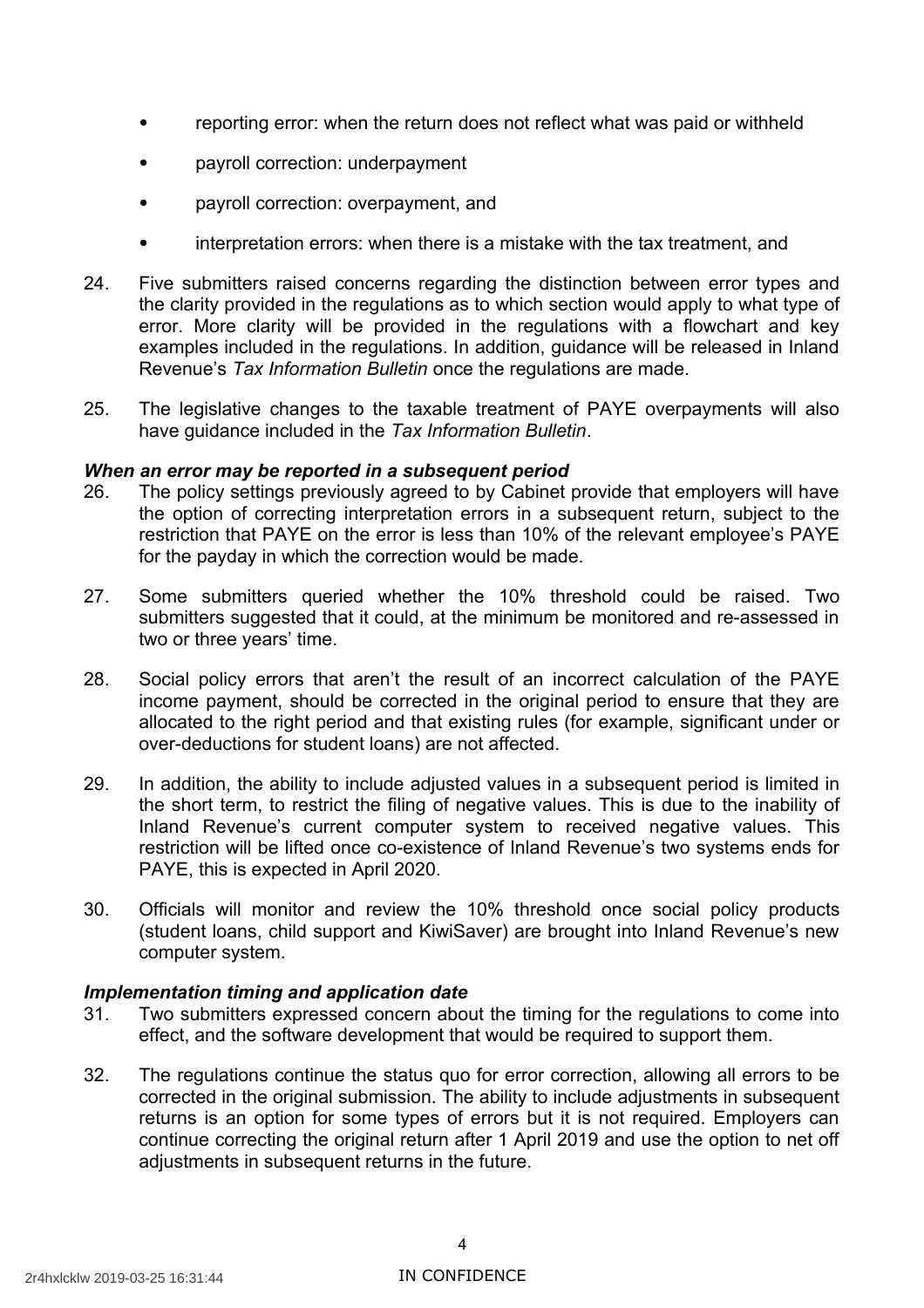33. Delaying the application date of the regulations to provide for the implementation time requested is not recommended as they are intended to provide clarity to employers and reduce compliance costs by introducing additional mechanisms for correction.

### *Overpayment changes following recent legislation*

- 34. The proposed treatment for overpayments follows that considered by the Finance and Expenditure Committee and set out in the officials' report on the Bill. This aligns with the policy decisions made in the Cabinet paper *PAYE Error Correction Regulations and Legislative Amendments* previously considered by Cabinet on 3 April 2018 [CAB-18-MIN-0122].
- 35. As drafted, the regulation for overpayments allows employers several options in how to correct these errors when they are not immediately repaid by the employee and instead subject to an agreement to repay over time. Employers may adjust each payday as the overpayment is paid back (that is to make adjustments over several paydays) or they may make a full adjustment of the overpaid amount once agreement to repay has been reached with the employee.
- 36. However, if the employee breaches the agreement to repay with their employer, the employer must make a second adjustment in relation to the overpaid amount, and add back the outstanding portion of the overpayment and associated PAYE.
- 37. If the agreement is breached the amount of the overpayment that remains unrepaid is added back to the employee's record of income.

#### **Timing and 28-day rule**

 38. The regulations are set to come into effect on 1 April 2019. This is required to coincide with the mandatory date set by the Act for employers adopting the new payday reporting requirements for filing their employment income information with Inland Revenue. I am seeking a waiver of the 28-day rule, to ensure the methods of correction under these regulations are available for employers from the commencement of the mandatory payday reporting.

#### **Compliance**

- 39. The regulations comply with the following:
	- 39.1 the principles of the Treaty of Waitangi
	- 39.2 the rights and freedoms contained in the New Zealand Bill of Rights Act 1990 or the Human Rights Act 1993
	- 39.3 the principles and guidelines set out in the **Privacy Act 1993**
	- 39.4 relevant international standards and obligations and
	- 39.5 the [Legislation Guidelines](http://www.ldac.org.nz/guidelines/legislation-guidelines-2018-edition/) (2018 edition).
- 40. Section 23N(3) of the Tax Administration Act 1994 allows the making of regulations to provide for error correction. This provision requires that the responsible Minister be satisfied that consultation that is appropriate and reasonable has occurred before recommending the making of an Order in Council under section 23N.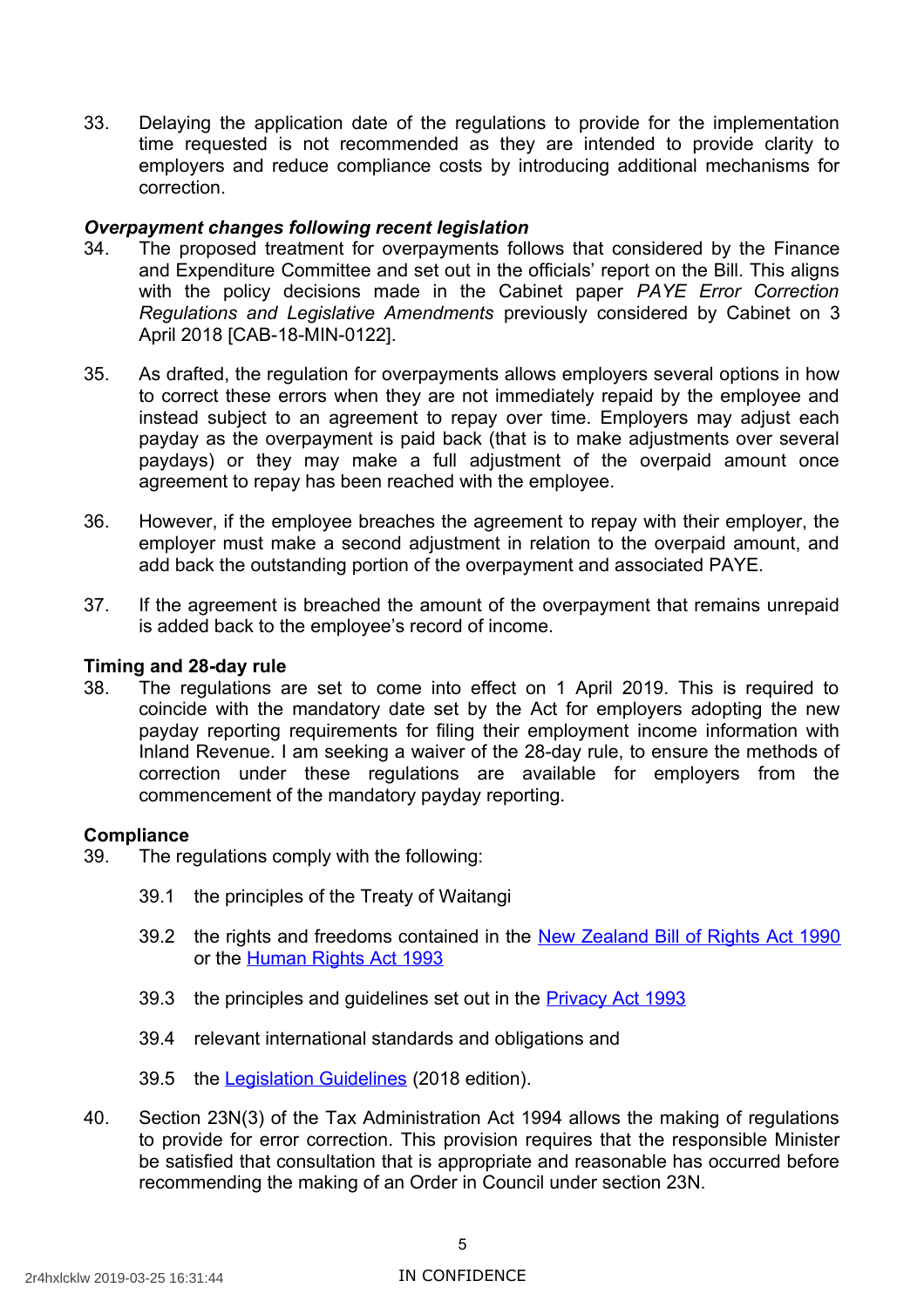- 41. This consultation took the form of an officials' issues paper, *PAYE Error Correction and Adjustments*, which was released in August 2017. Thirteen submissions were received. This consultation also included release of a consultative draft version of the regulations in September 2018.
- 42. The empowering provision for the making of these regulations comes into force on 1 April 2019. Section 11 of the Interpretation Act 1999 permits regulations to be made in advance of the power coming into force if the exercise of power is "necessary of desirable to bring, or in connection with bringing, and enactment into operation".
- 43. To have the regulations in place by 1 April 2019, it is necessary to exercise the power in section 23N ahead of its commencement date. It is desirable to bring the regulations into effect at the same time as the mandatory adoption of payday reporting in the Act to provide clarity for employers on the methods they may use to correct errors.

### **Regulations Review Committee**

 44. Officials do not believe that there are any grounds under Standing Order 319 for the Regulations Review Committee to draw the regulations to the attention of the House of Representatives.

### **Certification by Parliamentary Counsel**

 45. The regulations have been certified by the Parliamentary Counsel Office as being in order for submission to Cabinet subject to the enactment of the Taxation (Annual Rates for 2018-19, Modernising Tax Administration, and Remedial Matters) Bill, the consultation requirement, and the waiver of the 28-day rule, as all mentioned above.

#### **Impact Analysis**

- 46. The Quality Assurance reviewer at Inland Revenue has reviewed the *Modernising the correction of errors in PAYE information* RIA prepared by Inland Revenue, and considers that the information and analysis summarised in the RIA meets the quality assurance criteria.
- 47. This RIA updates an earlier version completed on 7 February 2018 to reflect decisions around social policy obligations for student loan repayments, KiwiSaver employee contributions and child support. Additional information to reflect these decisions has been included in section 2.1 and 3.1 with all other parts substantively unchanged since the original RIA.

#### **Publicity**

- 48. I will issue a media statement once the Order in Council is made by the Executive Council.
- 49. Inland Revenue will publish an article about these changes in its *Tax Information Bulletin*.

# **Financial implications**

 50. The cost of implementing the changes will be met as part of Inland Revenue's business transformation programme.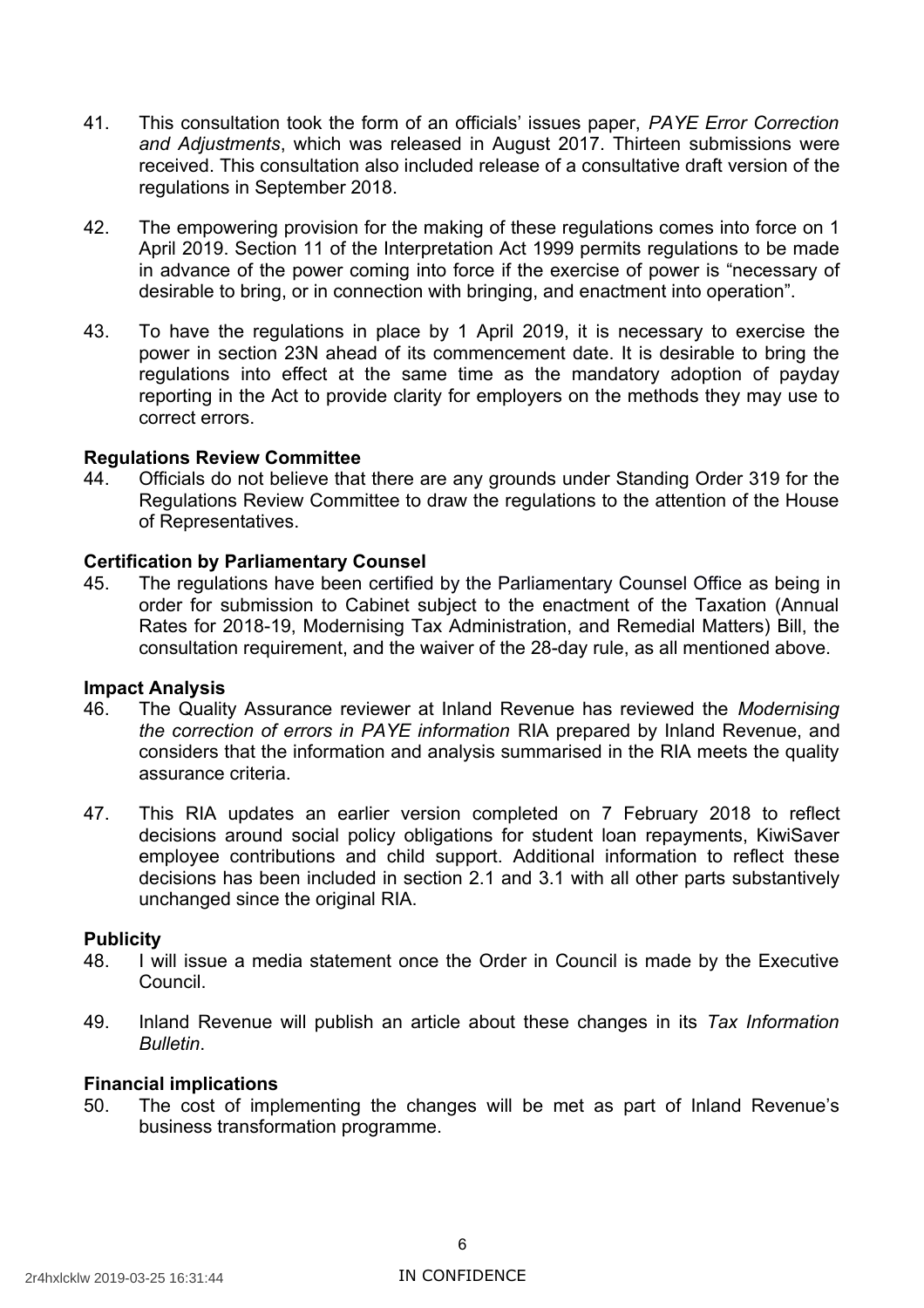# **Proactive Release**

 51. I propose to proactively release this Cabinet paper, associated minutes, and key advice papers in whole within 30 working days of Cabinet making final decisions.

# **Consultation**

 52. Treasury were consulted on this paper. A copy of the draft regulations was provided to ACC and MSD at the same time as external stakeholders.

#### **Recommendations**

I recommend that the Cabinet Legislation Committee:

- 1. **note** that on 21 March 2018 the Cabinet Economic Development Committee agreed to the following decisions on which methods should be available to employers in the regulations:
	- 1.1 Employers should continue to be required to correct reporting errors by amending the original returns
	- 1.2 Employers should be able to correct overpayment errors by:
		- 1.2.1 Amending the original returns in which the error occurred; or
		- 1.2.2 Recalculating the original pays by netting off the changes against the values in a subsequent return. This option will be subject to a restriction preventing employers from lodging negative values until PAYE is entirely managed within Inland Revenue's new computer system.
	- 1.3 Employers should have an option to correct interpretation errors in a subsequent period provided PAYE on the error is less than 10% of the relevant employee's PAYE for the payday in which the correction is made.
	- 1.4 Employers should have the option to correct overpayment and interpretation errors (subject to the employee threshold) from a previous tax year in a subsequent year.
- 2. **note** that on 21 March 2018, the Cabinet Economic Development Committee also agreed to the amendment to primary legislation providing that overpaid PAYE income that is not repaid remains taxable as PAYE income should be included in the next taxation omnibus bill [CAB-18-MIN-0122];
- 3. **note** that the Tax Administration (Correction of Errors in Employment Income Information) Regulations 2019 will give effect to the decisions referred to in paragraph 1 above, and provides methods of correction to support the decision referred to in paragraph 2;
- 4. **note** that the regulations include guidance material in the explanatory note to assist in the application of the provisions to relevant errors.
- 5. **note** that section 23N(3) of the Tax Administration Act 1994 requires that the responsible Minister be satisfied that consultation that is appropriate and reasonable has occurred before recommending the making of an Order in Council under section 23N;